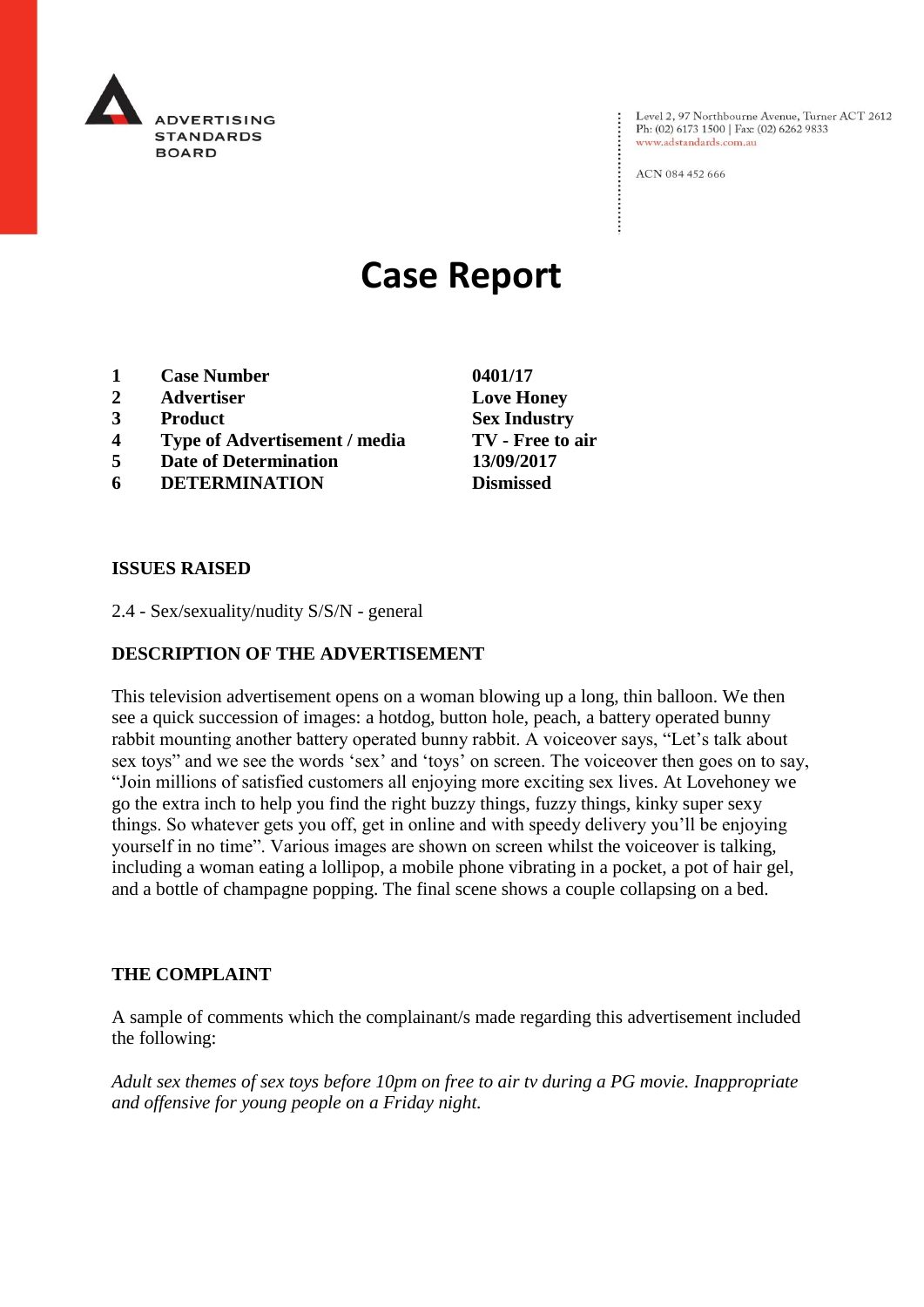#### **THE ADVERTISER'S RESPONSE**

Comments which the advertiser made in response to the complainant/s regarding this advertisement include the following:

*Lovehoney have strictly adhered to all CAD restrictions on free to air and have endeavoured to work with Foxtel on best and appropriate timeslots and programmes based on viewer feedback.*

*There is no sexual content in this ad.*

*The advertisement does not feature explicit nudity or product descriptions and we believe it communicates the products with sensitivity and humour, as per Section 2.4 of the Code of Ethics.*

*Overall, whilst carefully taking into consideration the complainant's viewpoints and suggestions, we believe that the advert doesn't contravene any areas as laid out in section 2 of the AANA Advertiser Code of Ethics. Also taking into consideration ASTRAs code of practice, we feel that the content of the advert is appropriate.*

### **THE DETERMINATION**

The Advertising Standards Board (the "Board") considered whether this advertisement breaches Section 2 of the AANA Code of Ethics (the "Code").

The Board noted the complainant's concerns that the advertisement is offensive in its promotion of sex toys, and not appropriate for children to view.

The Board viewed the advertisement and noted the advertiser's response.

The Board considered whether the advertisement was in breach of Section 2.4 of the Code. Section 2.4 of the Code states: "Advertising or Marketing Communications shall treat sex, sexuality and nudity with sensitivity to the relevant audience".

The Board noted that this television advertisement features a voiceover talking about sex toys and images such as a woman eating a lollipop and a toy rabbit mounting another toy rabbit.

The Board noted that the advertisement had been rated 'A' by CAD (http://www.freetv.com.au/media/CAD/Placement\_Codes.pdf) which means it can be broadcast between 8.30pm and 5am on any day but must not be shown:

"Before 9.30pm during Sports Programs and Films classified G or PG which commence before 8.30pm and continue after 8.30pm (unless it is a Film which is neither promoted to Children nor likely to attract substantial numbers of Children)."

The Board noted that the complainant had viewed the advertisement at 9.50pm during a PG movie and considered that whilst it is possible the movie started before 8.30pm the advertiser